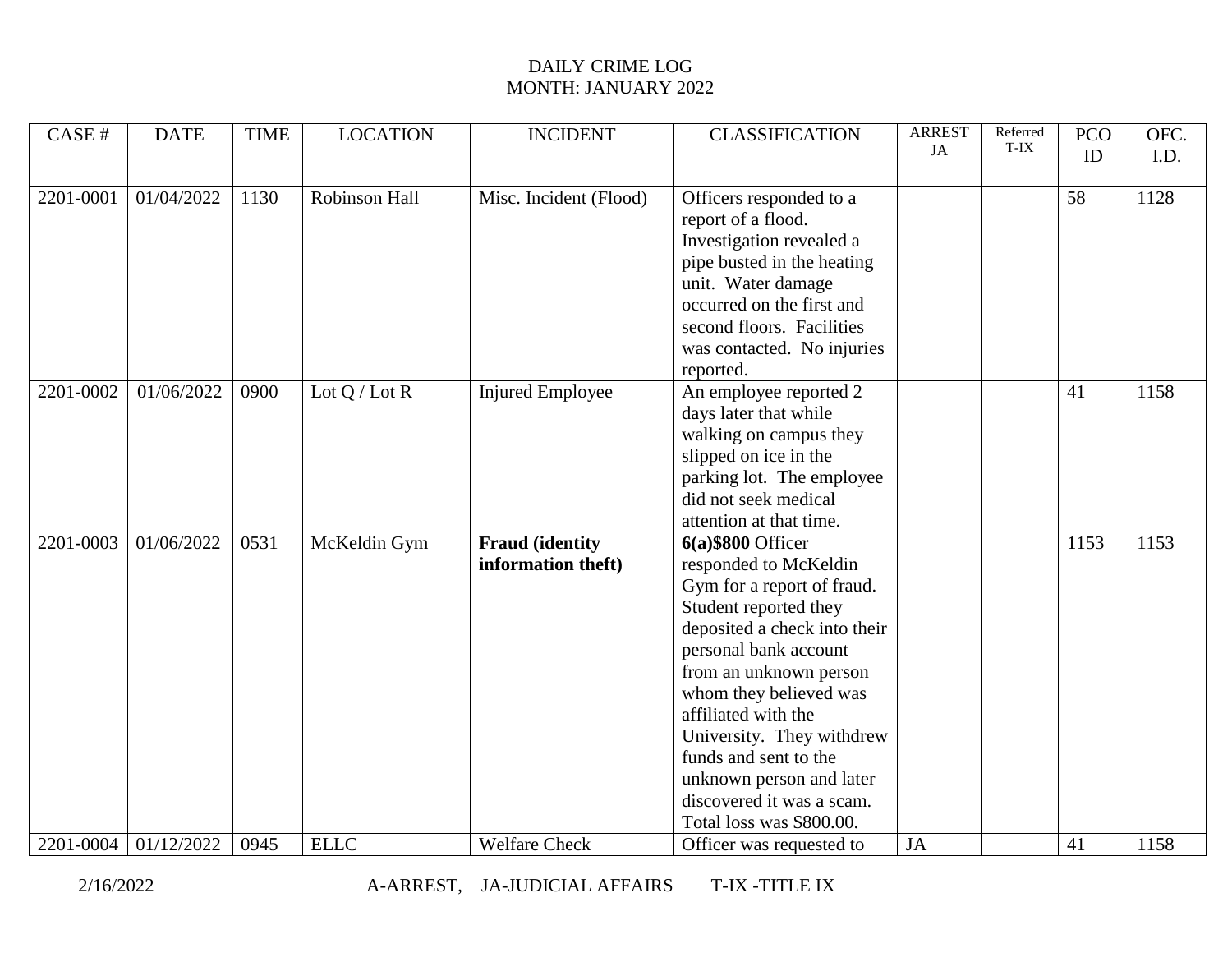|           |            |      |              |                            | check on the welfare of a      |    |      |      |
|-----------|------------|------|--------------|----------------------------|--------------------------------|----|------|------|
|           |            |      |              |                            | student. Contact was made      |    |      |      |
|           |            |      |              |                            | with the student who           |    |      |      |
|           |            |      |              |                            | advised they were upset        |    |      |      |
|           |            |      |              |                            | due to financial difficulties. |    |      |      |
|           |            |      |              |                            | Student was offered            |    |      |      |
|           |            |      |              |                            | information to counseling      |    |      |      |
|           |            |      |              |                            | services. Forwarded to the     |    |      |      |
|           |            |      |              |                            | Office of Student Conduct.     |    |      |      |
| 2201-0005 | 01/14/2022 | 0435 | <b>CMRC</b>  | <b>Medical Emergency</b>   | Officers responded to a call   | JA | 58   | 1128 |
|           |            |      |              |                            | for a medical emergency.       |    |      |      |
|           |            |      |              |                            | Investigation revealed a       |    |      |      |
|           |            |      |              |                            | student had an adverse         |    |      |      |
|           |            |      |              |                            | reaction after eating candy    |    |      |      |
|           |            |      |              |                            | gummies that contained         |    |      |      |
|           |            |      |              |                            | marijuana. EMS arrived         |    |      |      |
|           |            |      |              |                            | and advised student to get     |    |      |      |
|           |            |      |              |                            | rest and drink plenty of       |    |      |      |
|           |            |      |              |                            | water. Forwarded to the        |    |      |      |
|           |            |      |              |                            | Office of Student Conduct.     |    |      |      |
| 2201-0006 | 01/14/2022 | 0812 | Library      | <b>Burglary 4th Degree</b> | 5(b)\$1,199 Officers           |    | 41   | 1145 |
|           |            |      |              |                            | responded to the library for   |    |      |      |
|           |            |      |              |                            | a report of a burglary.        |    |      |      |
|           |            |      |              |                            | Staff informed their phone     |    |      |      |
|           |            |      |              |                            | was stolen from the            |    |      |      |
|           |            |      |              |                            | janitor's closet.              |    |      |      |
| 2201-0007 | 01/19/2022 | 1045 | <b>CMRC</b>  | Misc. Incident             | Officer escorted outside       | JA | 41   | 1112 |
|           |            |      |              | (Execution of Search)      | police agency to a             |    |      |      |
|           |            |      |              | Warrant))                  | residential dwelling to        |    |      |      |
|           |            |      |              |                            | execute a search warrant.      |    |      |      |
| 2201-0008 | 01/20/2022 | 1211 | McKeldin Gym | <b>Lost Property</b>       | Officer responded to           |    | 1153 | 1153 |
|           |            |      |              |                            | Mckeldin Gym for a lost        |    |      |      |
|           |            |      |              |                            | property report.               |    |      |      |
|           |            |      |              |                            | Investigation revealed a       |    |      |      |
|           |            |      |              |                            |                                |    |      |      |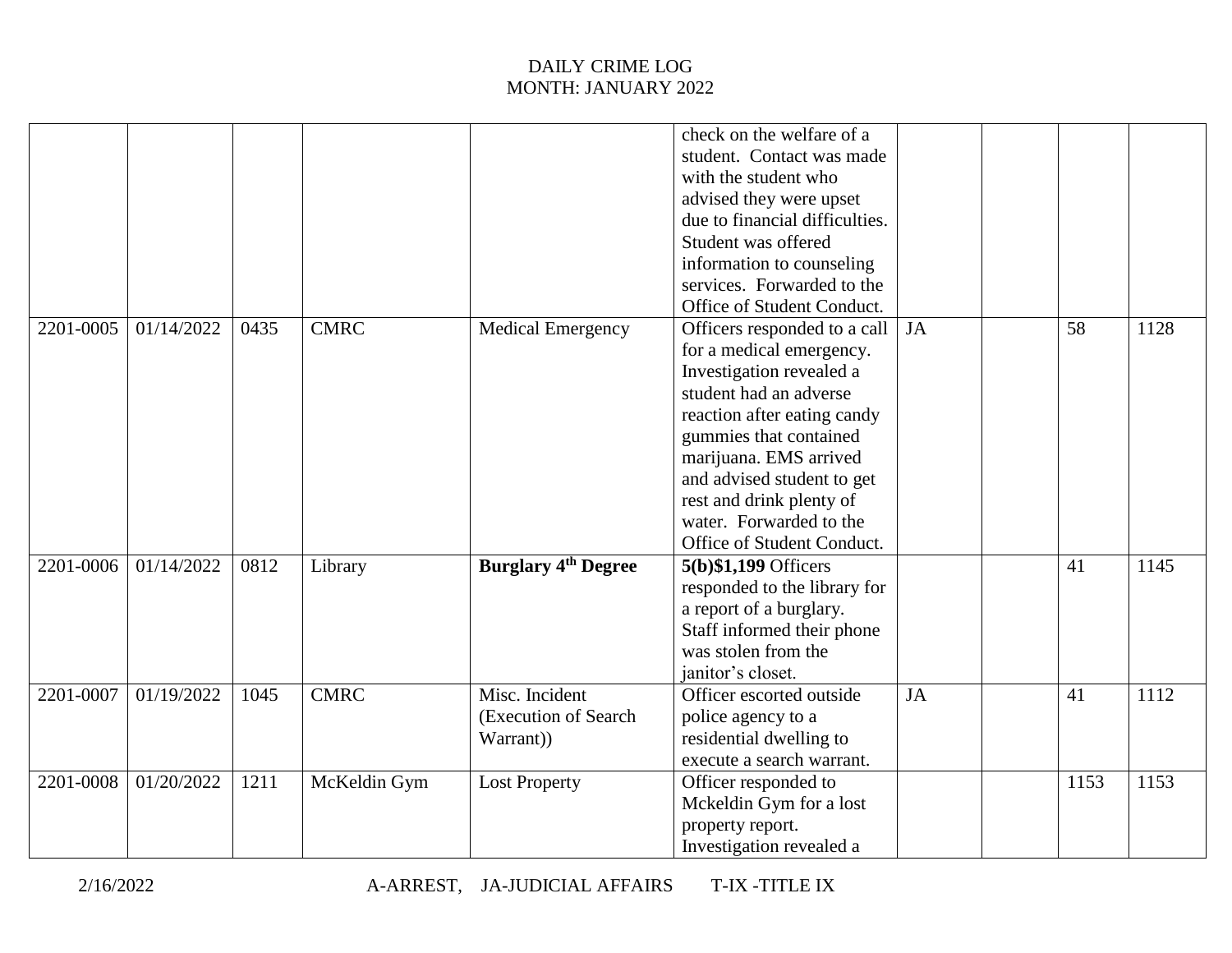| 2201-0009 | 01/24/2022 | 0930 | Lot Q        | Impound                                     | student lost their wallet in<br>the parking lot. Total loss<br>\$50.00<br>A vehicle illegally parked                                                                                                                                                                             |    |        | 53              | 1145 |
|-----------|------------|------|--------------|---------------------------------------------|----------------------------------------------------------------------------------------------------------------------------------------------------------------------------------------------------------------------------------------------------------------------------------|----|--------|-----------------|------|
|           |            |      |              |                                             | in a reserved space was<br>ticketed an towed.                                                                                                                                                                                                                                    |    |        |                 |      |
| 2201-0010 | 01/24/2022 | 0930 | Lot Q        | Impound                                     | A vehicle illegally parked<br>in a reserve space was<br>ticketed and towed.                                                                                                                                                                                                      |    |        | 53              | 1145 |
| 2201-0011 | 01/24/2022 | 1056 | <b>CBGS</b>  | Misc. Inc. (Student<br>Covid non-compliant) | Officers responded to a call<br>for a disruptive student.<br>Investigation revealed<br>student was not in<br>compliance with the<br>University's covid-19<br>safety protocols.<br>Forwarded to the Office of<br>Student Conduct.                                                 | JA |        | 53              | 1158 |
| 2201-0012 | 01/24/2022 | 1300 | McKeldin Gym | Distribute Intimate/Sex<br>Image            | Officers responded to<br>McKeldin Gym for a report<br>of harassment.<br>Investigation revealed a<br>student was receiving<br>unwanted text messages<br>and photos of a male's<br>genitals from an unknown<br>individual using random<br>phone numbers.<br>Forwarded to Title IX. |    | $T-IX$ | $\overline{53}$ | 1145 |
| 2201-0013 | 01/24/2022 | 1300 | Campus Wide  | Misc. Incident (Power<br>Outage)            | An electric power outage<br>affected the entire campus<br>of BSU. Investigation<br>revealed the outage was<br>caused by an unexpected                                                                                                                                            |    |        | $\overline{53}$ | 1158 |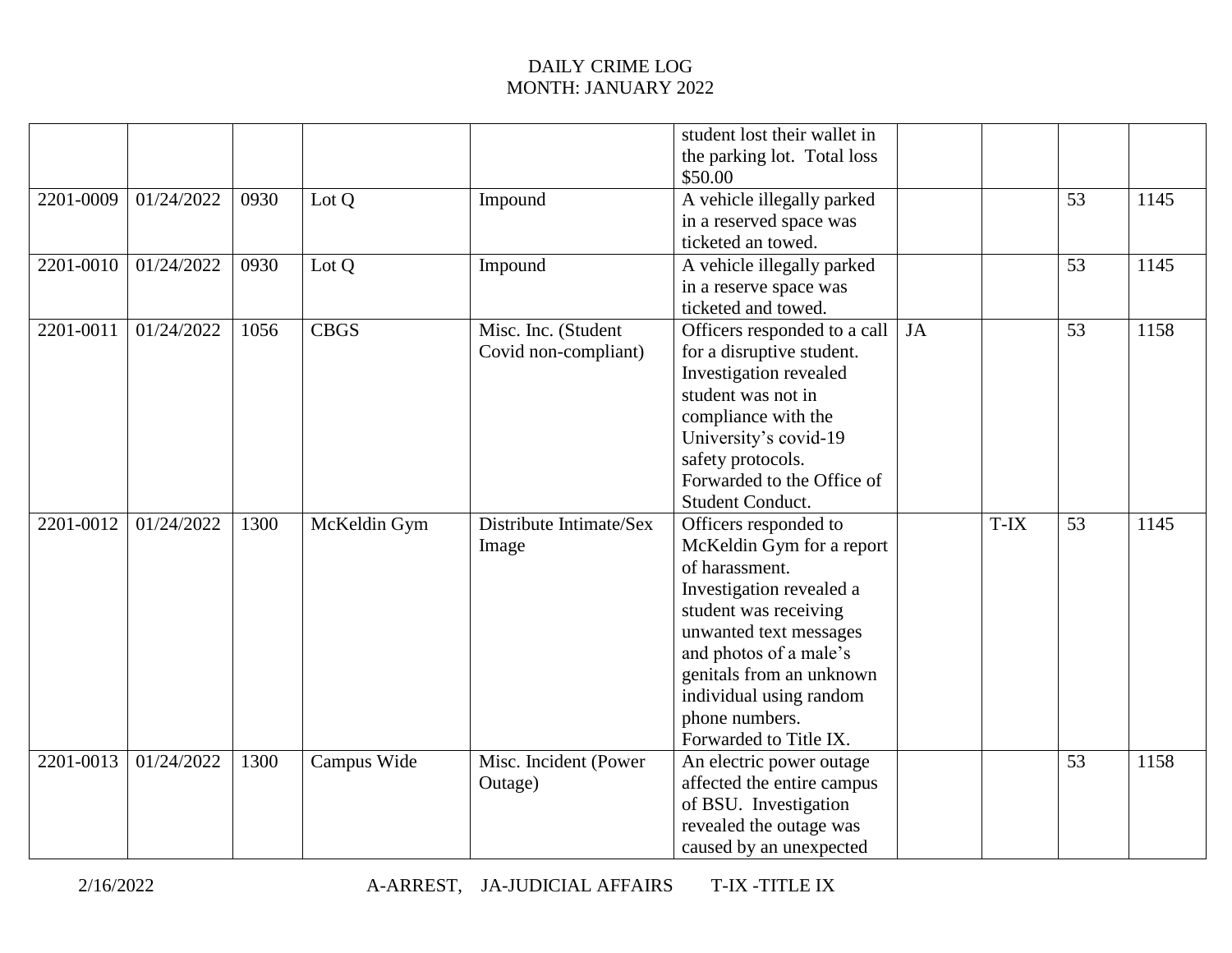|           |            |      |                        |                                  | increase of power voltage<br>throughout the surrounding<br>adjacent areas.                                                                                                                                                                                                       |           |        |    |      |
|-----------|------------|------|------------------------|----------------------------------|----------------------------------------------------------------------------------------------------------------------------------------------------------------------------------------------------------------------------------------------------------------------------------|-----------|--------|----|------|
| 2201-0014 | 01/24/2022 | 1738 | <b>Natural Science</b> | <b>Property Damage</b>           | Officers responded to<br>CNSMN building for a<br>report of property damage.<br>It is unknown who or what<br>damaged the window pane.<br>Facilities was notified.<br>Approx. Total Damage<br>\$10,000.00.                                                                         |           |        | 43 | 1158 |
| 2201-0015 | 11/09/2021 | 1740 | McKeldin Gym           | Distribute Intimate/Sex<br>Image | Officers responded to<br>McKeldin Gym for a report<br>of harassment.<br>Investigation revealed a<br>student was receiving<br>unwanted text messages<br>and photos of a male's<br>genitals from an unknown<br>individual using random<br>phone numbers.<br>Forwarded to Title IX. |           |        | 43 | 1153 |
| 2201-0016 | 01/25/2022 | 1011 | Lot O                  | Impound                          | A vehicle illegally parked<br>in a reserved space was<br>ticketed and towed.                                                                                                                                                                                                     |           |        | 41 | 1153 |
| 2201-0017 | 01/25/2022 | 1233 | Lot Q                  | Impound                          | A vehicle illegally parked<br>in a reserved space was<br>ticketed and towed.                                                                                                                                                                                                     |           |        | 41 | 1153 |
| 2201-0018 | 01/25/2022 | 1236 | Lot $S$                | Impound                          | A vehicle illegally parked<br>in a reserved space was<br>ticketed and towed.                                                                                                                                                                                                     |           |        | 41 | 1158 |
| 2201-0019 | 01/25/2022 | 2152 | <b>CMRC</b>            | <b>MDOP</b>                      | Damages approx.<br>\$1,154.36. Officers<br>responded to a resident hall                                                                                                                                                                                                          | <b>JA</b> | $T-IX$ | 44 | 1153 |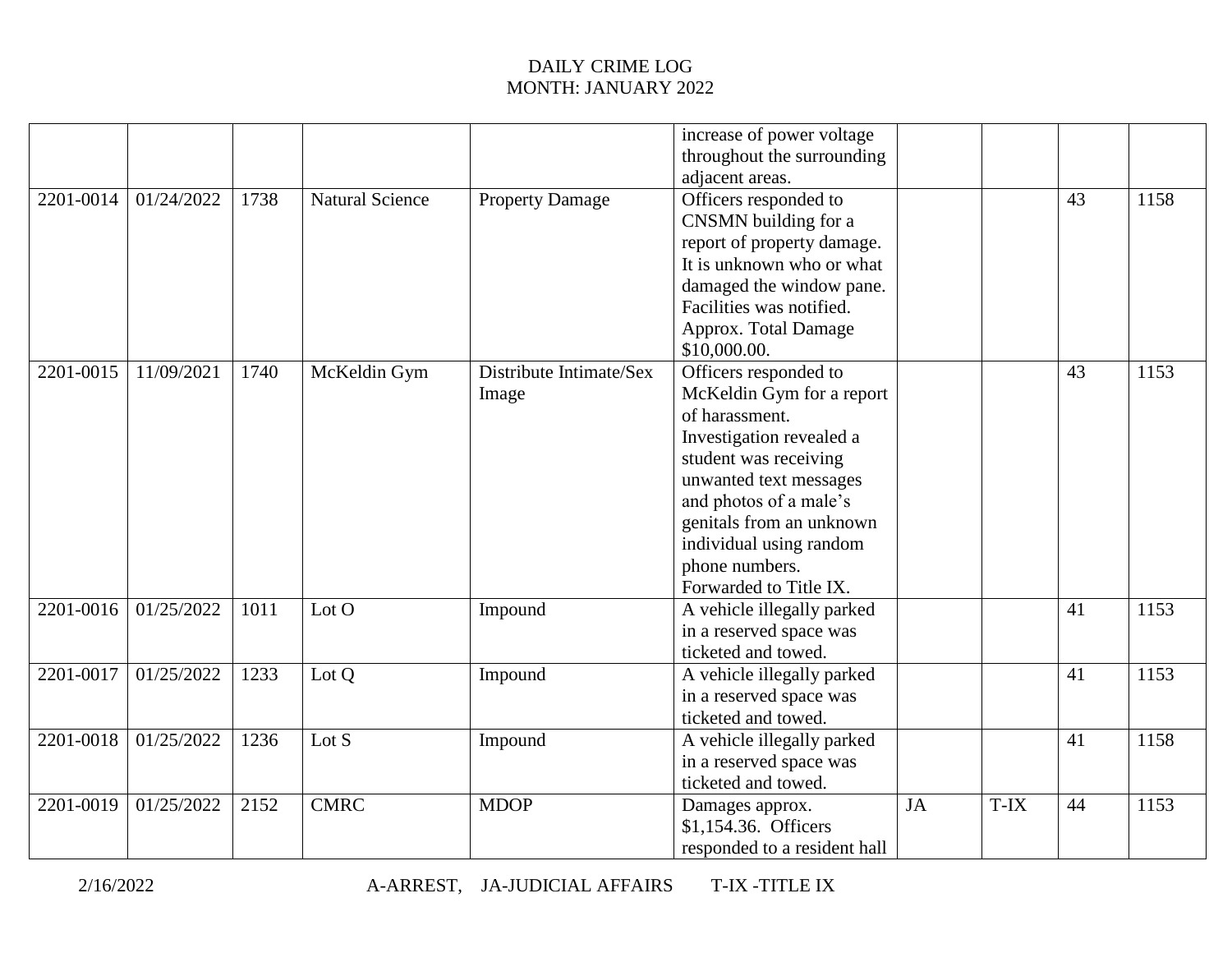|           |            |      |                       |                                    | for a report of destruction<br>of property. Student<br>informed officer that their<br>girlfriend damaged their<br>vehicle with a bat.<br>Forward to the Office of<br><b>Student Conduct and Title</b><br>IX.                                                                             |           |       |      |
|-----------|------------|------|-----------------------|------------------------------------|------------------------------------------------------------------------------------------------------------------------------------------------------------------------------------------------------------------------------------------------------------------------------------------|-----------|-------|------|
| 2201-0020 | 01/26/2022 | 1305 | <b>Bookstore</b>      | <b>Theft (under</b><br>\$1,000.00) | 6(K) \$439.25 Officers<br>responded to the bookstore<br>for a report of a theft.<br>Student entered the<br>bookstore and stole several<br>books. Uniform criminal<br>citation was issued.<br>Forwarded to the Office of<br>Student Conduct.                                              | <b>JA</b> | 41    | 1158 |
| 2201-0021 | 01/26/2022 | 1327 | <b>Student Center</b> | <b>Disorderly Conduct</b>          | Officers responded to the<br>student center for a report<br>of a suspicious person.<br>Investigation revealed<br>student suffers from<br>schizophrenia and mood<br>disorders. Students father<br>came and removed them<br>from campus. Forwarded<br>to the Office of Student<br>Conduct. | <b>JA</b> | 41    | 1158 |
| 2201-0022 | 01/26/2022 | 1442 | <b>FPAC</b>           | <b>MDOP</b>                        | Officers responded to<br>FPAC for a report of<br>property damage.<br>Investigation revealed<br>unknown person(s) entered<br>the main stage damaged                                                                                                                                       |           | 41/43 | 1158 |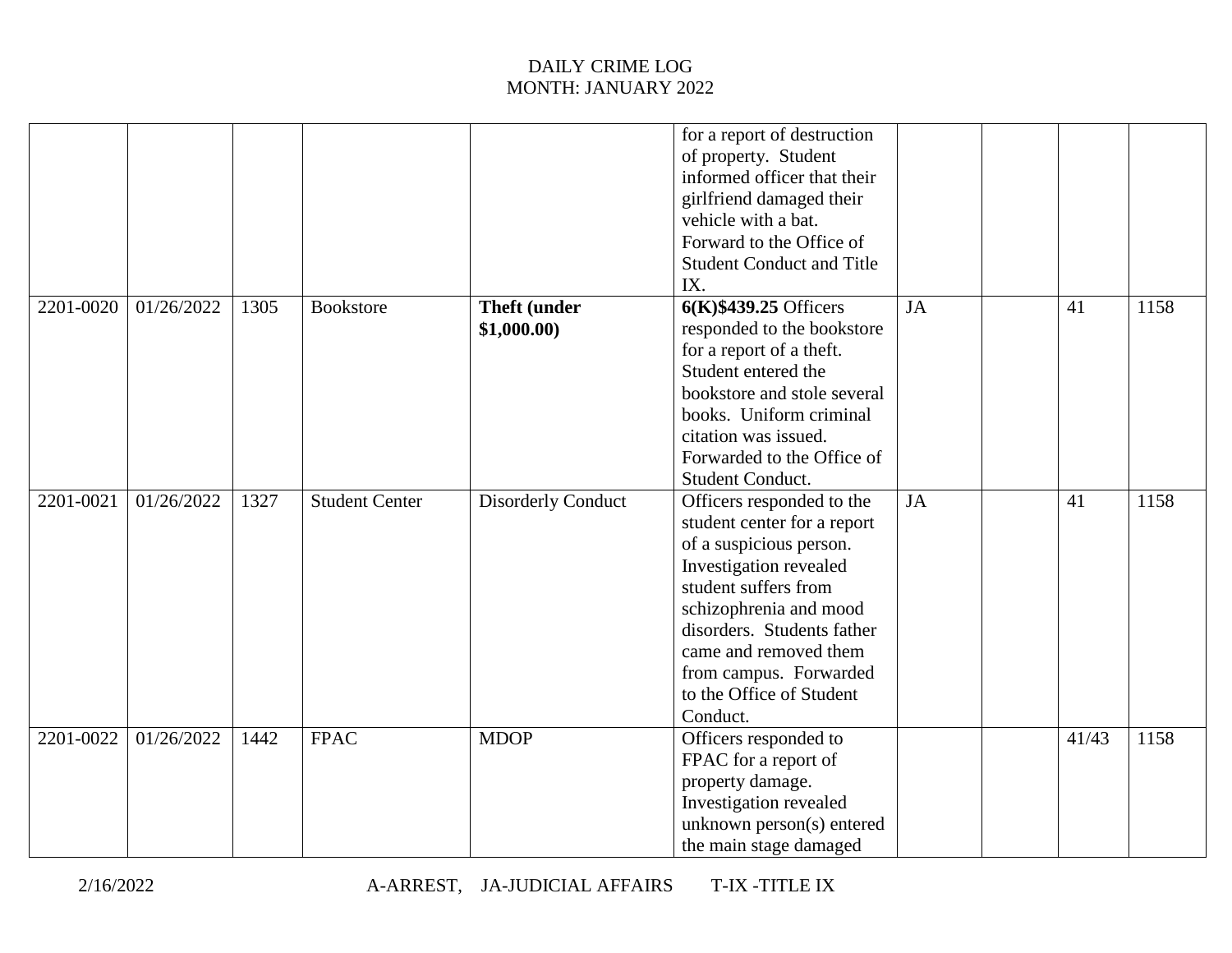|           |            |      |                   |                                                      | several items. Total loss is<br>\$425.00                                                                                                                                                                                                  |           |    |      |
|-----------|------------|------|-------------------|------------------------------------------------------|-------------------------------------------------------------------------------------------------------------------------------------------------------------------------------------------------------------------------------------------|-----------|----|------|
| 2201-0023 | 01/27/2022 | 0845 | Lot $S$           | Impound                                              | A vehicle illegally parked<br>in a reserved space was<br>ticketed and towed.                                                                                                                                                              |           | 41 | 1145 |
| 2201-0024 |            |      |                   | <b>ISSUED IN ERROR</b>                               | Number issued in error<br>during training.                                                                                                                                                                                                |           |    |      |
| 2201-0025 |            |      |                   | <b>ISSUED IN ERROR</b>                               | Number issued in error<br>during training.                                                                                                                                                                                                |           |    |      |
| 2201-0026 | 01/28/2022 | 2316 | <b>Haley Hall</b> | <b>Burglary 4th degree</b>                           | 5(b) \$0 Officers responded<br>to a residential dwelling for<br>a report of a burglary.<br>Investigation revealed a<br>student entered another<br>student's room without<br>permission. Forwarded to<br>the Office of Student<br>Conduct. | <b>JA</b> | 58 | 1142 |
| 2201-0027 | 01/29/2022 | 1352 | Tubman Hall       | Misc. Inc. (Marijuana<br>Odor)                       | Officers responded to a<br>resident hall for a report of<br>marijuana order emanating<br>from a residential dwelling.<br>Investigation revealed no<br>CDS was present.<br>Forwarded to the Office of<br>Student Conduct.                  | JA        | 41 | 1158 |
| 2201-0028 | 01/30/2022 | 1510 | <b>Haley Hall</b> | $\overline{\text{M}}$ isc. Inc. (Non-<br>Compliance) | Officers responded to a<br>residential hall for a report<br>of a disturbance.<br>Investigation revealed a<br>student violated a no<br>contact order and was<br>temporary moved to<br>another room. Forwarded                              | <b>JA</b> | 43 | 1153 |